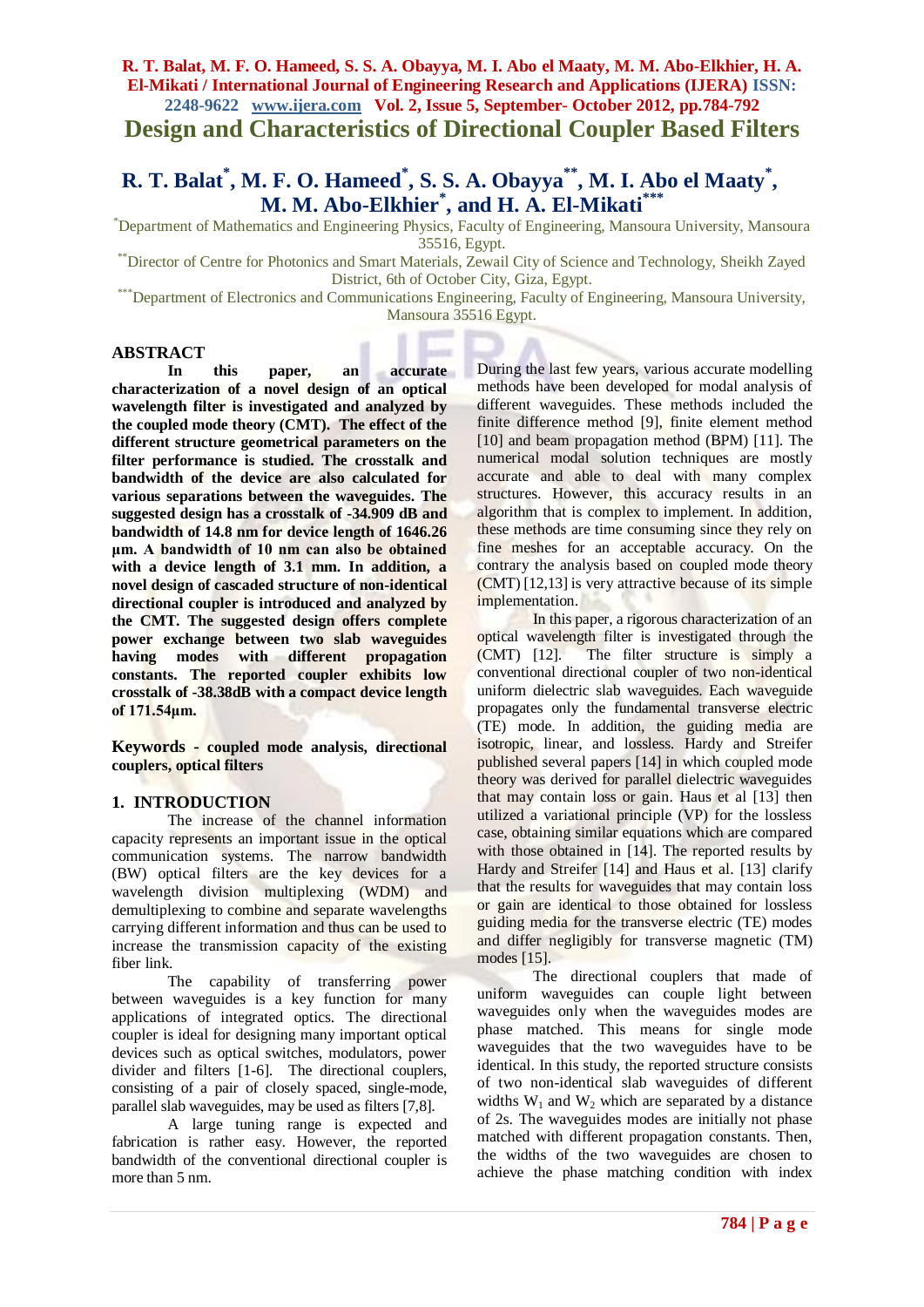discontinuity of order  $10^{-7}$ . The coupling length at which the maximum power transfer occurs is calculated. In addition, the filter response, crosstalk and bandwidth are reported as a function of the operating wavelength. Moreover, the effects of the structure geometrical parameters on the filter response, crosstalk, and bandwidth are introduced. The suggested design has a crosstalk of -34.909 dB and bandwidth of 14.8 nm with a device length of 1646.26 μm. A bandwidth of 10 nm can also be achieved for a device length of 3.1 mm. The numerical results obtained by the CMT are validated by those obtained by the BPM and an excellent agreement is achieved. In addition, the CMT is simple for implementation and overcomes the computation time problem of the other modelling method.

It has been noticed that complete exchange of light power between the two waveguides occurs when their modes are initially phase matched. In addition, a slightly difference in the waveguides widths  $W_1$  or  $W_2$  will decrease the coupling efficiency and the peak value of the output power will be shifted from the operating wavelength  $\lambda = 1.3 \mu m$ . This means that the phase matching between the waveguides modes is no longer achieved. It is also found that, if the waveguides modes have different propagation constants and the widths of the two waveguides do not realize the matching condition, the coupling efficiency can be increased if the separation between the waveguides decreased, however, the separation between the waveguides cannot be too small. To overcome these limitations, a novel design of cascaded non-identical directional coupler is introduced and analyzed. The reported structure achieves complete power transfer even if the waveguides modes are originally not phase matched. The numerical results reveal that complete power exchange between the two waveguides is achieved with low crosstalk of -38.38 dB. In addition, the cascaded structure has a compact device length of 171.54 μm which is much shorter than any reported length of uniform directional coupler at this crosstalk value. The analysis is based on the coupled mode formalism [12], with the transfer-matrix method (TMM) [16] as a general solution technique. The numerical results obtained by the CMT are validated by those obtained by the BPM and an excellent agreement is achieved.

The paper is organized as follows: The mathematical formulation of uniform directional coupler is introduced in section 2. A numerical simulation for the two proposed designs and discussion of their results are presented in section 3 and 4. Finally conclusions are drawn in section 5.

#### **2. Mathematical Formulation**

The structure of the uniform directional coupler consists of two individual slab waveguides placed in close proximity. These slab waveguides are

parallel to each other as shown in Fig. 1. Each waveguide propagates only the fundamental TE mode with implicit time dependence exp (jωt), where,  $\omega$  represents the angular frequency  $\omega = 2\pi f$ . The amplitudes of these modes are denoted by  $a_1$  and  $a_2$ . These waveguide modes will propagate independently with their propagation constants β*<sup>1</sup>* and  $\beta_2$ .

The modes associated with each individual waveguide being perturbed by the presence of the others. These perturbations lead to coupling and exchange of power among the guided modes. The amplitudes of the composite modes are governed by the coupled-mode equations which will be solved analytically by the transfer matrix method (TMM) [16]. The solutions of the coupled mode equations describe wave propagation and coupling in the coupled-waveguide system.

The coupled equations of the spatial dependences of one mode amplitude should be of the form [12]

$$
\frac{da_1}{dz} = -j(\beta_1 + k_{11})a_1 - jk_{12}a_2 \qquad (1-a)
$$

$$
\frac{da_2}{dz} = -j(\beta_2 + k_{22})a_2 - jk_{21}a_1
$$
 (1-b)

where  $k_{ii}$  represents the self coupling coefficients and  $k_{ii}$  represents the mutual coupling coefficients. The trial solution is expressed as linear superposition of waveguide modes.

$$
E = \sum a_i(z) e_i(x, y) = a_1(z) e_1 + a_2(z) e_2
$$
  
(2-a)  

$$
H = \sum a_i(z) h_i(x, y) = a_1(z) h_1 + a_2(z) h_2
$$
  
(2-b)

where,  $e_i$  and  $h_i$  are the normalized solutions of the electric and magnetic fields, respectively. In addition,  $a_1$  and  $a_2$  represent the corresponding waveguide mode amplitudes. Moreover, E and H represent the electric and magnetic fields of the composite modes. The coupled mode equations are [12]

$$
P\frac{d}{dz}A = -jHA
$$
 (3)

where **the contract of the contract of the contract of the contract of the contract of the contract of the contract of the contract of the contract of the contract of the contract of the contract of the contract of the con** 

$$
H_{ij} = P_{ij} \beta_j + K_{ij} \tag{4}
$$

$$
P_{ij} = \frac{1}{4} \int \left[ e_j \times h_i^* + e_i^* \times h_j \right]. z' da
$$
  

$$
K_{ij} = \frac{1}{4} \omega \varepsilon_0 \int (n^2 - n_j^2) e_i^* . e_j da
$$

where  $P_{ij}$  is the power matrix element,  $K_{ij}$  is the coupling coefficients for the natural coupling between the two waveguides, n is the actual refractive index distribution of the uniform coupler, and  $n_j$  is the index of the j<sup>th</sup> waveguide in the absence of the other waveguides. After some mathematical treatments and solving the coupled mode (CM)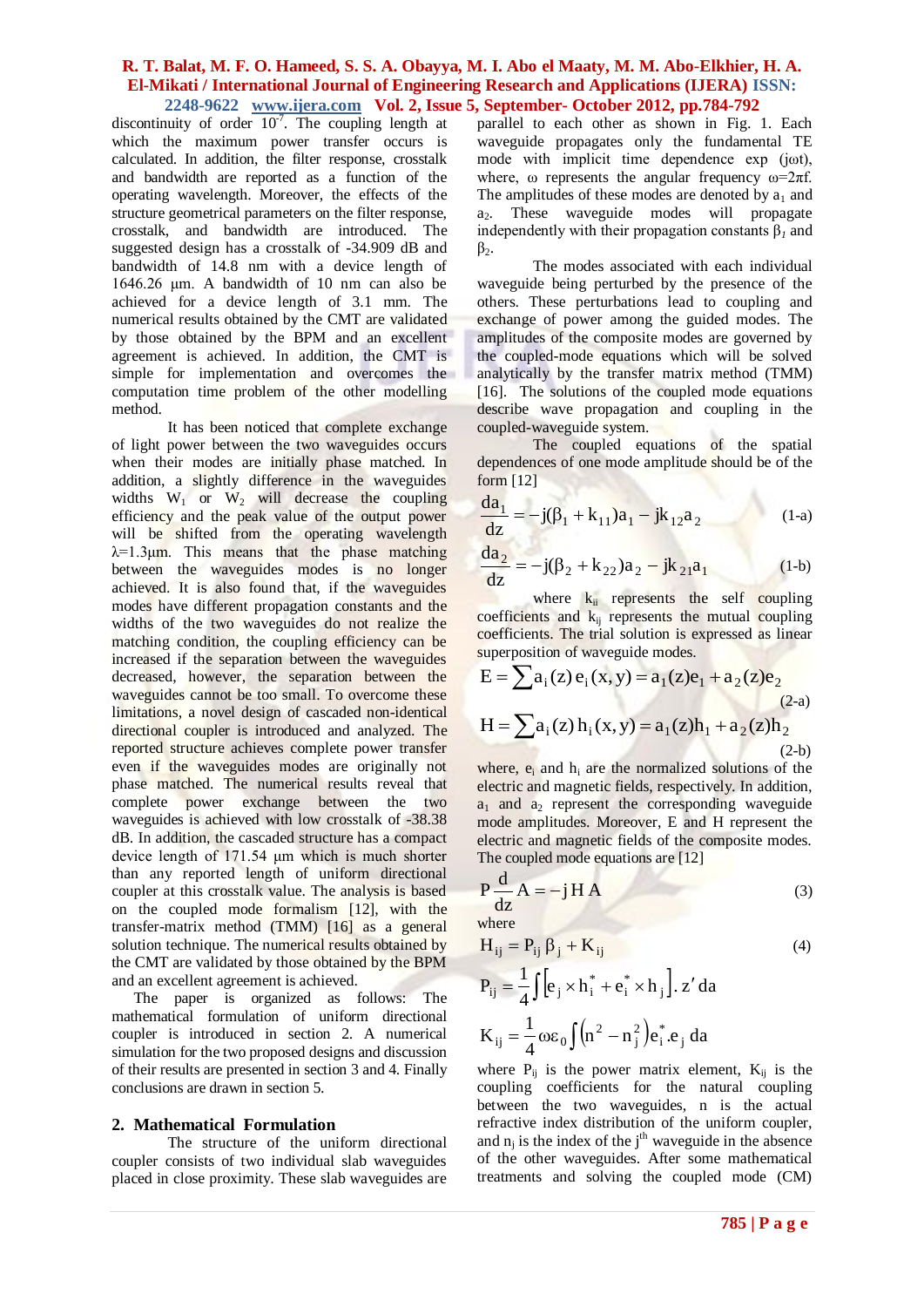equations the mode amplitudes may be expressed in terms of the transfer matrix (TM) as:

$$
A(z) = T(z) A(0)
$$
 (5)

and the guided power will be calculated from

$$
P_1(z) = |a_1(z)|^2
$$
(6)  

$$
P_2(z) = |a_2(z)|^2
$$
(7)

In this study the coupling length  $(L<sub>c</sub>)$  defined as the length at which the maximum power transfer from one waveguide to the other occurs, is calculated from

$$
L_C = \frac{\pi}{\beta_s - \beta_a}
$$
 (8)

where  $\beta_s$  and  $\beta_a$  are the propagation constants of symmetric and asymmetric composite modes, respectively.

#### **3. Numerical Results**

Figure 1 shows a schematic diagram of the proposed design of an optical wavelength filter. The structure consists of two parallel dielectric waveguides of widths  $W_1$  and  $W_2$  with refractive indices  $n_1$  and  $n_2$ , respectively. The two layers are placed parallel to each other with a separation layer of width 2s and refractive index  $n_c$ . The waveguides of the proposed design consist of  $In_{1-x}Ga_xAs_vP_{1-y}$ material, for the guiding layers, with arsenic fractions (y) of 0.25 for the first waveguide and 0.15 for the second waveguide. In addition, InP material is used for the cladding and separation layers with  $x=y=0$ . The relation between x and y for lattice matching is obtained from [17].

$$
x = \frac{0.1894 \text{ y}}{(0.4184 - 0.013 \text{ y})}
$$
(9)

where x represents the Ga content at lattice matching. The refractive indexes  $n_1$  and  $n_2$  for the two guiding layers, and the refractive index of InP in the cladding and separation layers  $n_c$  are calculated by using the formulas [17,18]:

$$
n(\lambda) = \left[1 + \frac{E_d}{E_0} + \frac{E_d E^2}{E_0^3} + \frac{\eta E^4}{\pi} \ln\left(\frac{2E_0^2 - E_g^2 - E^2}{E_g^2 - E^2}\right)\right]^{1/2}
$$
\n(10)

where

$$
\eta = \frac{\pi E_d}{2E_0^3 (E_0^2 - E_g^2)}
$$
(10.a)

$$
E_0 = 0.595 x^2 (1 - y) + 1.626 xy - 1.891 y + 0.524 x + 3.391
$$
\n(10.b)

$$
E_d = (12.36x - 12.71)y + 7.54x + 28.91
$$

$$
(10.c)
$$

$$
E_g[ev] = 1.35 - 0.72y + 0.12y^2 \tag{10.d}
$$

$$
E = \frac{1.24}{\lambda(\mu m)}\tag{10.e}
$$

The InGaAsP/InP semiconductor material has wavelength-dependent index variation, and possible electronic tuning. Therefore, the filter bandwidth and the center frequency can be designed by controlling the waveguide parameters and the material composition of GaInAsP during the epitaxial growth. The wavelength dependent refractive indexes  $n_1$  and  $n_2$  for the two guiding layers, when lattice matched to InP at fixed x and y values are shown in Fig. 2. The variation of the refractive index  $n_c$  of InP in the cladding and separation regions with the wavelength is also shown in Fig. 2. It is revealed from this figure that the refractive indexes  $n_1$  and  $n_2$ of the guiding layers and that of the substrate and cladding layers  $n_c$  decrease with increasing the wavelength.



Figure 1 Schematic diagram of an optical wavelength filter



wavelength.



Figure 3 Variation of propagation constants of the two waveguide modes with  $W_2$ .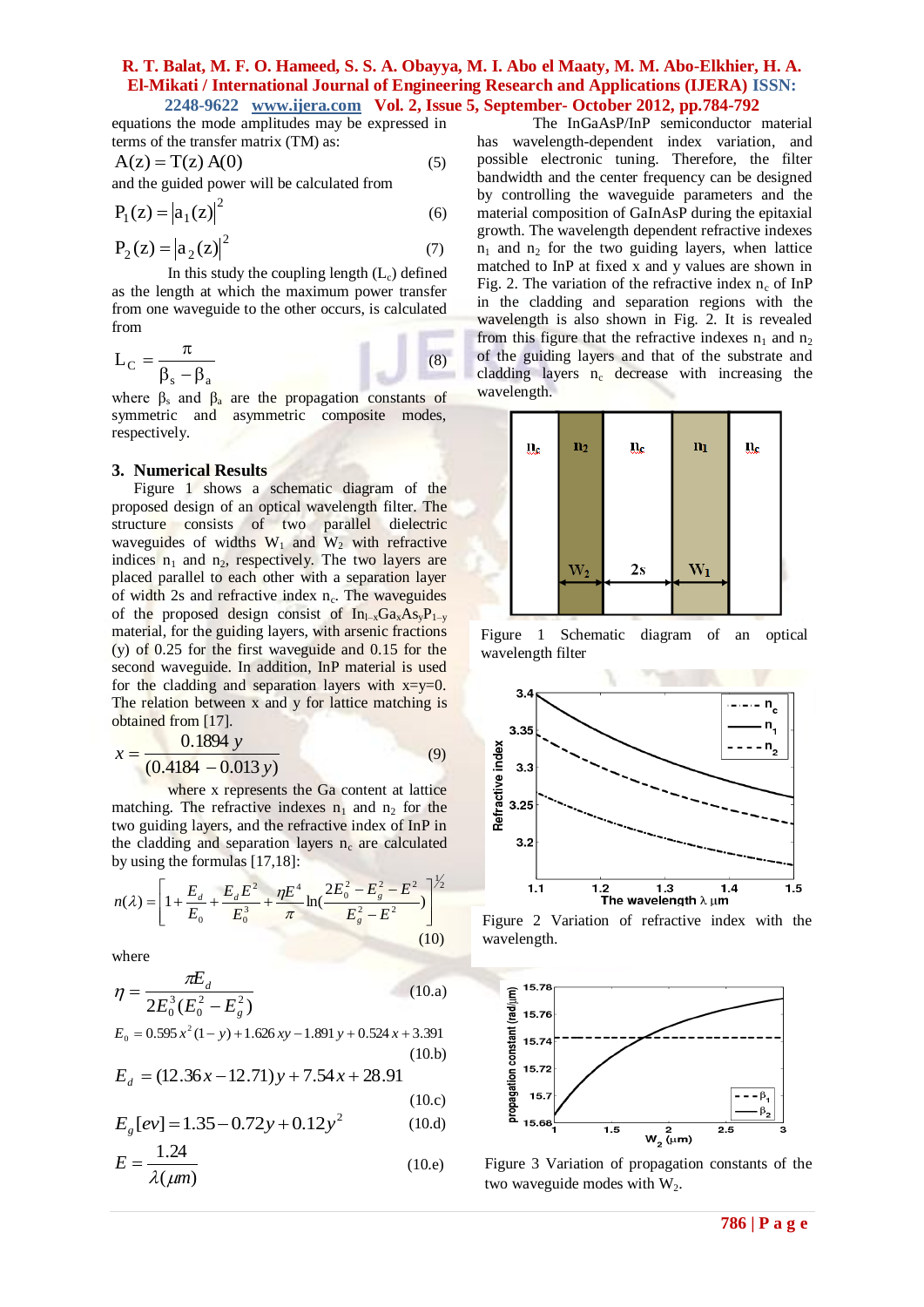In this study, the width of the first waveguide  $W_1$  and the separation between the two waveguides 2s are taken as 0.55 μm, and 1.47 μm, respectively. In addition,  $n_1$ ,  $n_2$ , and  $n_c$  are fixed to 3.30970, 3.26799, and 3.20483, respectively [19-21] at the operating wavelength of 1.3 μm. The width of the second waveguide  $W_2$  is chosen so that the matching condition is satisfied. The propagation constants  $\beta_1$  and  $β<sub>2</sub>$  of the waveguides TE modes are evaluated for different  $W_2$  values as shown in Fig. 3. It is evident from this figure that the matching condition occurs when  $W_2$  is equal to 1.78  $\mu$ m at which the index discontinuity, defined as the difference between the effective refractive indices of the waveguides modes, will be very small  $(\Delta n = |n_{\text{eff1}} - n_{\text{eff2}}| = 2.707 e^{-7})$ .



Figure 4 Variation of independent wavelength (a) output and maximum power and (b) the coupling length



Figure 5 Variation of the crosstalk with the wavelength

The fundamental TE modes at different wavelengths are lunched into the first waveguide and the variations of the output power  $P_{out}$  and the maximum power  $P_{\text{max}}$  as a function of the wavelength are shown in Fig. 4(a). The wavelength dependent coupling length is also shown in Fig. 4(b). It is revealed from Fig.4(a) that the maximum values of  $P_{out}$  and  $P_{max}$  are achieved at the phase matching wavelength of 1.3 μm. It is also found that the maximum coupling length of 1646.26 μm is fulfilled at wavelength of 1.3 μm. Moreover, L<sub>c</sub> decreases as the operating wavelength is far from the matching wavelength value. In this case, the variation in the wavelength value has a small effect on  $L_c$  as shown in Fig. 4(b). Figure 5 shows the variation of the crosstalk with the wavelength. In this study, the length of the proposed filter is fixed to  $1646.26 \mu m$  which is equal to the coupling length at  $\lambda=1.3$  μm at which maximum power transfer is achieved. It is revealed from this figure that the crosstalk has a minimum value of - 34.909 dB at the operating wavelength 1.3 μm. As the wavelength moves away from the matching wavelength 1.3 μm, the crosstalk is increased.



Figure 6 Variation of (a)  $P_{out}$  and (b)  $P_{max}$  with the wavelength at different  $W_2$  values

Next, the effects of the structure parameters such as the width of the two waveguides  $W_1$  and  $W_2$ on  $P_{out}$ ,  $P_{max}$ , and  $L_c$  are studied. First the effect of  $W_2$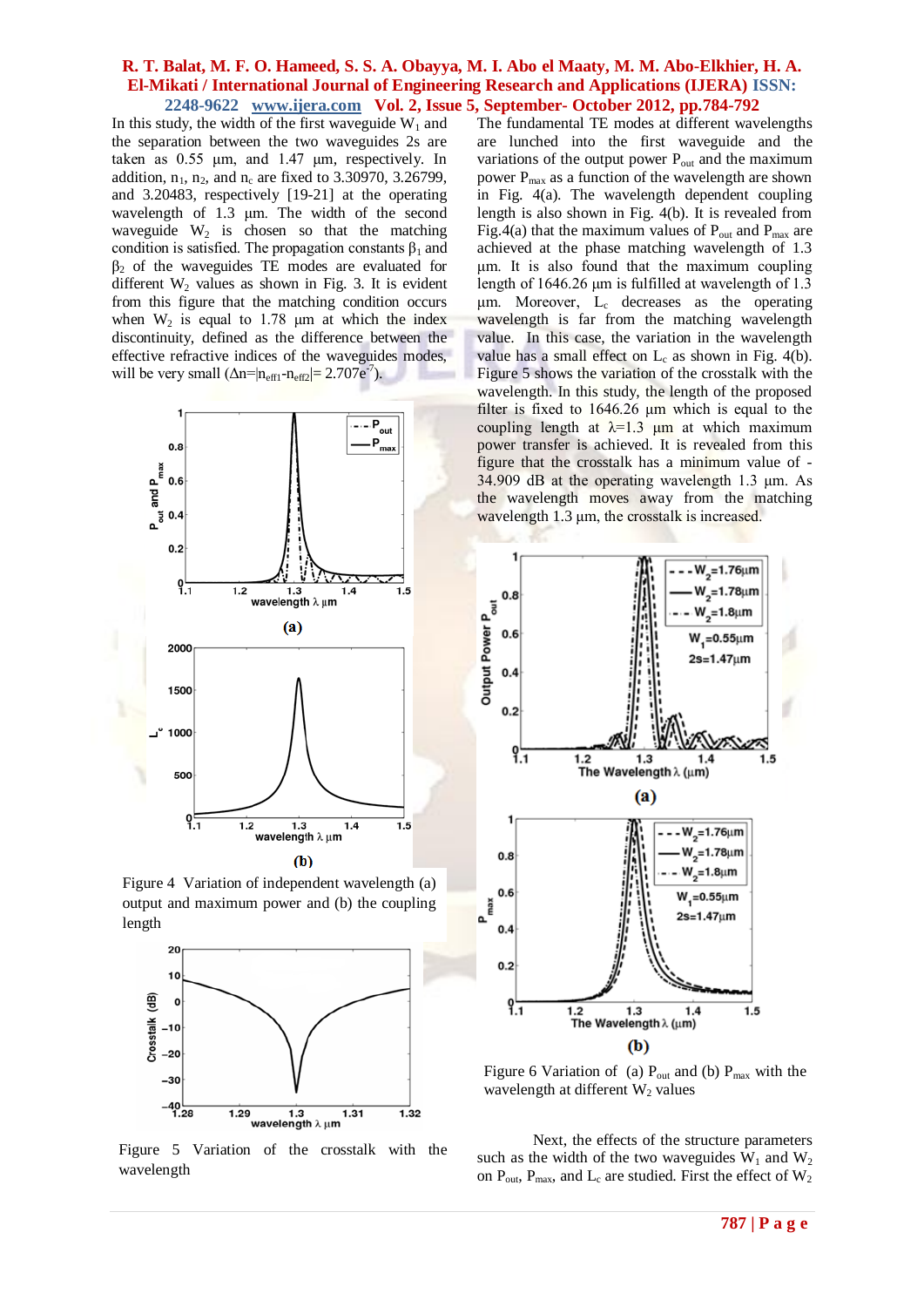is considered. In this study, all the other structure parameters are fixed to  $n_1 = 3.30970$ ,  $n_2 = 3.26799$ ,  $n_c =$ 3.20483,  $W_1 = 0.55$   $\mu$ m,  $2s = 1.47$   $\mu$ m. Figure 6(a) and (b) show the wavelength dependence of  $P_{out}$  of the second waveguide and  $P_{\text{max}}$ , respectively for different  $W_2$  values, 1.76, 1.78, and 1.8  $\mu$ m. It is found that the coupling power efficiency slightly decreases from 0.99998 to 0.996 and 0.9949 as  $W_2$  is varied by  $\pm 0.02$  μm, respectively, at a device length of 1646.26 μm. Moreover, the peak value of the output power is shifted from 1.3 μm to 1.296 μm and 1.304 μm as  $W_2$  is varied by  $\pm 0.02$  μm, respectively. The effect of  $W_2$  on the  $L_c$  is also studied and reported in Fig.7. It is revealed from this figure that the coupling length decreases as  $W_2$  decreases at the matching wavelength. In addition, the variation in the coupling length becomes insensitive to the variation of  $W_2$  as the wavelength is far from the phase matching wavelength of 1.3 μm.



Figure 7 Variation of  $L_c$  with the wavelength at different  $W_2$  values

The effect of  $W_1$  on  $P_{out}$  of the second waveguide,  $P_{max}$ , and  $L_c$  is also investigated as shown in Fig. 8(a), Fig. 8(b), and Fig. 9. In this study, the other structure parameters are fixed to  $n_1=3.30970$ , n<sub>2</sub>=3.26799, n<sub>c</sub>= 3.20483, 2s = 1.47 μm, and W<sub>2</sub> = 1.78 μm. It is explored that the variation in  $W_1$  value has a much more effect on  $P_{out}$  and  $P_{max}$ . If  $W_1$  is varied from 0.55  $\mu$ m to 0.54 and 0.56  $\mu$ m, the peak of the maximum and output power will be decreased from 0.99998 to 0.9706 at  $\lambda$ =1.28 µm and 0.9684 at  $\lambda$ =1.32  $\mu$ m, respectively. If the variation of the L<sub>c</sub> is considered, it will be noticed that, if  $W_1$  is changed from  $0.55 \mu m$  to  $0.54$  and  $0.56 \mu m$ , the peak of the coupling length will be 1842.4  $\mu$ m at  $\lambda$ =1.2799  $\mu$ m and 1481.1  $\mu$ m at  $\lambda$ =1.3194  $\mu$ m, respectively. Moreover, as the wavelength is far from the phase matching wavelength the coupling length becomes insensitive to the variation of  $W_1$  as shown in Fig. 9. The effect of the separation 2s between the two waveguides on  $P_{out}$ ,  $P_{max}$ ,  $L_c$ , the crosstalk dB, and the bandwidth (BW) is studied. In this evaluation,

n<sub>1</sub>=3.30970, n<sub>2</sub>=3.26799, n<sub>c</sub>= 3.20483, W<sub>2</sub>= 1.78 μm,  $W_1$ = 0.55 µm, while, 2s takes different values from 1.47 μm to 1.7 μm. It is revealed from the numerical results that the separation 2s has no noticeable impact on the coupling power efficiency. However, the coupling length increases as the separation between the two waveguides increases. Moreover, if we considered the effect of the variation of the separation on the crosstalk and bandwidth, it is found that the crosstalk decreases as the separation between the waveguides increases. As the separation 2s increases from 1.47 μm to 1.7 μm the crosstalk decreases from  $-34.9$  dB to  $-39.1662$  dB, respectively. In addition, as the separation 2s increases from 1.47 μm to 1.7 μm the bandwidth decreases from 14.8 nm to 10 nm, respectively. However, the coupling length increases from 1646.26 μm to 3.1 mm as the separation 2s increases from 1.47 μm to 1.7 μm, respectively. It can be concluded that the improvement of the filter performance in terms of the crosstalk and the bandwidth will be achieved if the separation between the waveguides is increased, but it will be on the expense of the device length and the fabrication process. So there is a contradiction between the device length and the obtained bandwidth and crosstalk.



Figure 8 Variation of (a)  $P_{out}$  and (b)  $P_{max}$  with the wavelength at different  $W_1$  values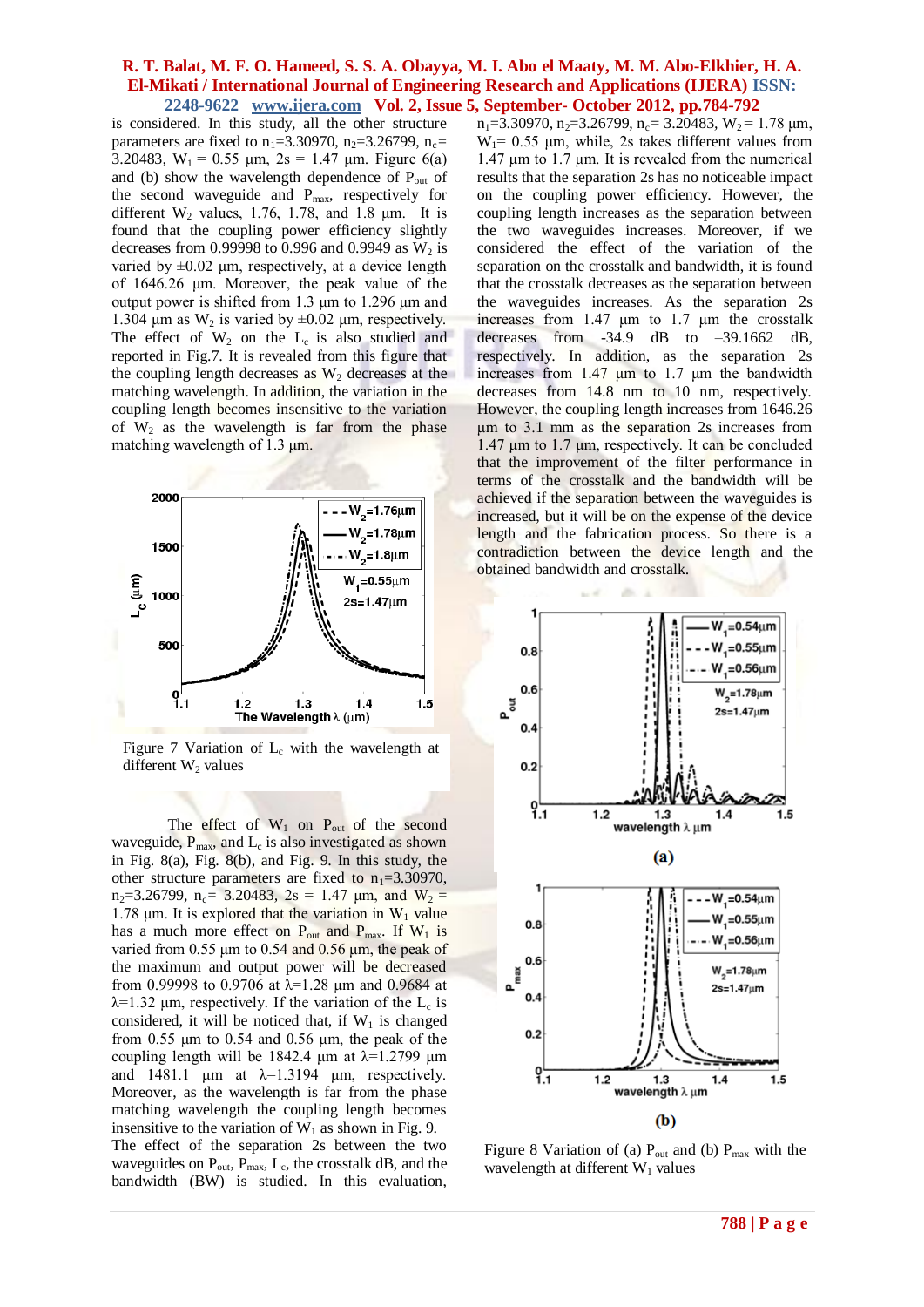

Figure 9 Variation of  $L_c$  with the wavelength at different  $W_1$  values

It should also be noted that the device temperature was kept at the room temperature 300K and the material of the reported structure has high stability at room temperature [17,22]. The variation of the refractive indexes  $n_1$  and  $n_2$  for the two guiding layers and the variation of the refractive index  $n_c$  of InP in the cladding and separation regions with the temperature [17,23] is shown in Fig. 10. It is revealed from this figure that the temperature has a negligible effect on the refractive indices  $n_1$ ,  $n_2$  and  $n_c$ . Therefore, the temperature variation around room temperature  $\pm 20K$  has a negligible effect on the output power and the coupling length of the suggested structure as shown in Fig. 11.



Figure 10 Variation of the refractive index with the temperature

All the performed simulations rely on achieving the phase matching between the waveguides modes. If the matching between the waveguides modes is lost, the efficiency of the power transfer at the operating wavelength of 1.3μm will be decreased and no coupling between the waveguides modes can be achieved. Grating-assisted couplers [24], on the other hand, may achieve power coupling between two guided modes that are originally not

phase matched. But there are some limitations, for example, the grating perturbation such as the grating height and the grating width, must be small. Also, the index differences among different media must be small [12]. In the next section, a novel design of multiple stages of non-identical uniform directional coupler is introduced and analyzed by CMT. The objective of this design is to achieve the coupling between the waveguides modes which are originally not phase matched.



Figure 11 Variation of the (a) output power and (b) coupling length with the temperature.

# **4. Design of Cascaded Structure of Non-Identical Directional Coupler**

Figure 12 shows cross section of the proposed cascaded structure of non-identical directional coupler. The guiding media are isotropic, linear, and lossless. The widths  $W_1$  and  $W_2$  for each stage represent the width of the upper waveguide and the lower waveguide, respectively as shown from Fig. 1. In addition,  $2s_i$  represents the separation of the  $i<sup>th</sup>$ stage where  $2s_{i+1}$  value is less than that of the  $2s_i$ . The device is designed to operate at  $\lambda = 1.3 \mu m$  and the length of each stage is fixed at its coupling length  $L_{ci}$ and the device length is the summation of the individual coupling length of each stage.

$$
L_C = \sum_{i=1}^{k} L_{Ci} \tag{11}
$$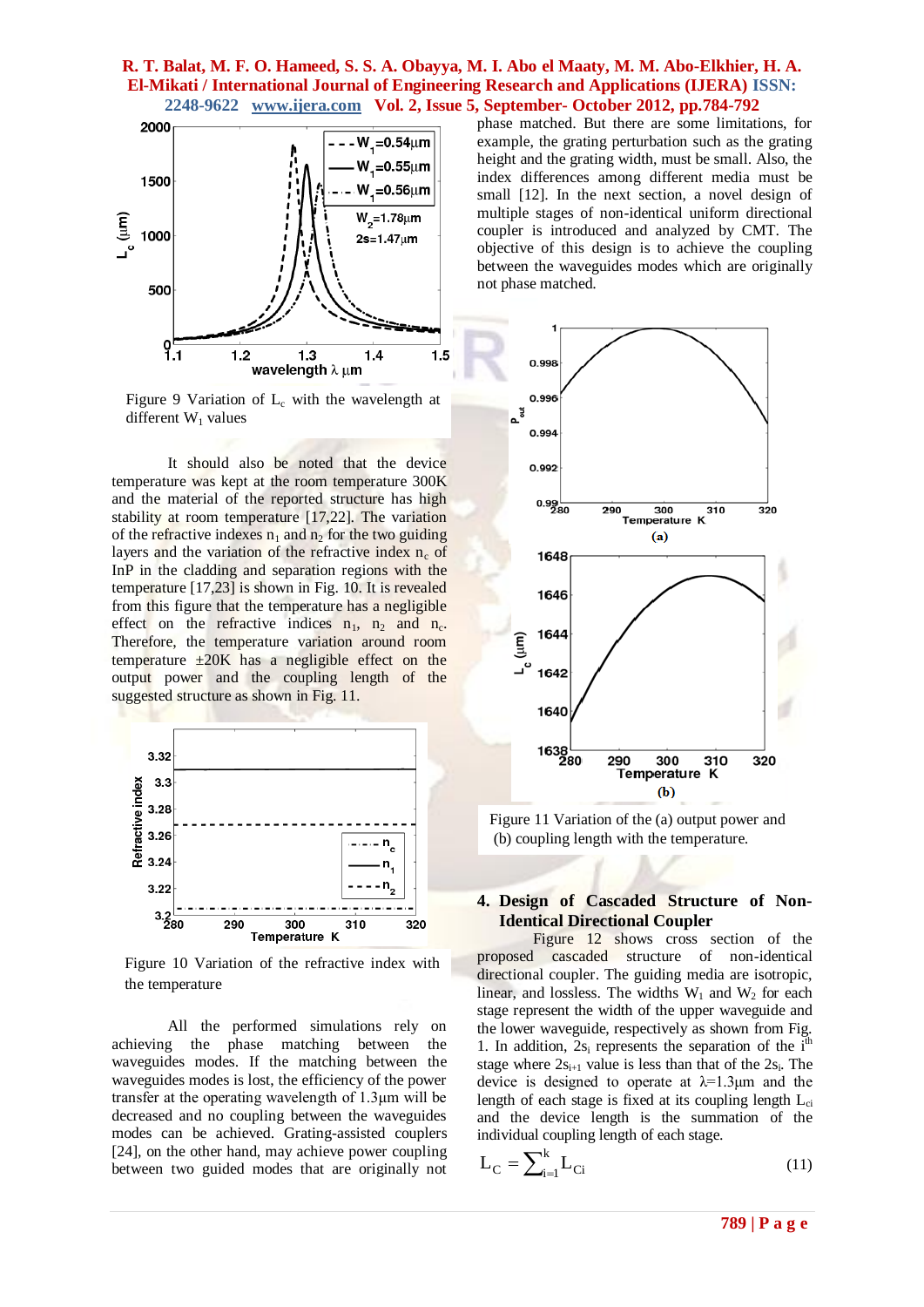where, k represents the number of the cascaded stages.

The waveguides of the proposed design consist of  $In_{1-x}Ga_xAs_vP_{1-y}$  material, for the guiding layers, with arsenic fractions (y) of 0.25 for the first waveguide and 0.15 for the second waveguide. In addition, InP material is used for the cladding and separation layers.

A single section of the reported structure is first analyzed. In this case, the structure will be a conventional directional coupler as shown in Fig. 1. The structure parameters are taken as  $n_1=3.30970$ ,  $n_2$ =3.26799, and  $n_c$ = 3.20483. In this investigation, only one waveguide is excited so that the input power is lunched to the first waveguide and the output power is the power of the second waveguide. In addition, the length of the stage is fixed to its coupling length  $L_c$ . Moreover,  $W_1$  and  $W_2$  are chosen in such a way that the waveguides modes are initially not matched. In this study,  $W_1$  and  $W_2$  are fixed to 0.35 μm and 1.78 μm, respectively. If the separation 2s equals to  $0.7 \mu m$ , it is found that there is no coupling between the waveguides modes as shown in Fig. 13. It is also evident from this figure that the maximum value of the output power is increased by decreasing the separation 2s to 0.2 μm. However, the crosstalk will be increased to -2.0756 dB. In addition, the value of 2s can not be smaller than 0.2 μm because it is not preferred for the coupled-mode analysis to use small separation values. In this case, exact composite modes of the parallel waveguides should be used as the basis for the trial solution [12,25].

In order to enhance the coupling efficiency without affecting on the accuracy of the results, cascaded stages of different separation values is used. The separation between the two waveguides decreases along the stages as shown in Fig. 12. For each stage,  $n_1=3.30970$ ,  $n_2=3.26799$ , and  $n_c=$ 3.20483, at the operating wavelength  $\lambda$ =1.3  $\mu$ m.



Figure 12 Schematic diagram of the cascaded structure of non-identical directional coupler



Figure 13 Variation of the output powers as a function of the propagation distance. The solid curves represent 2s=0.2 μm while the dasheddotted curves indicate 2s=0.7 μm.

In this study, the separation of the first stage is fixed to  $2s_1=0.7\mu m$  and  $\Delta s=2s_{i+1}-2s_i=0.1\mu m$ . The variation in the output power of four cascaded stages structure as a function of propagation distance is shown in Fig. 14(a). It is observed from this figure that the coupling occurs after four cascaded stages with a device length of  $129.855 \mu m$ . In this case, the reported crosstalk and bandwidth are equal to -19.66 dB and 352 nm, respectively. Next, If the separation of the first stage is fixed to  $2s_1=0.7\mu m$  and  $\Delta s=2s_{i+1}$ - $2s = 0.05$ um, the variation in the output power of five cascaded structure as a function of propagation distance is shown in Fig. 14(b). In this case, the coupling occurs after five cascaded stages with crosstalk of -21.25dB, device length of 161.304 μm and bandwidth of 320 nm.

The effects of the separations  $2s_1$  value and separation difference  $\Delta s_i$  on the crosstalk (CT), the total device length  $(L_c)$  and the bandwidth (BW) are also studied and the results are reported in table 1. It is noticed from this table that there is a tradeoff between the total device length and the bandwidth.

Table 1 The device length  $(L_c)$ , crosstalk  $(CT)$  and bandwidth (BW) for different  $2s_1$  and  $\Delta s$  values.

| 2s<br>$(\mu m)$ | $\Delta$ s<br>$(\mu m)$ | $\sigma$<br>N <sub>O</sub> .<br>stages | $L_c$ ( $\mu$ m) | CT<br>(dB) | <b>BW</b><br>(nm) |
|-----------------|-------------------------|----------------------------------------|------------------|------------|-------------------|
| 1               | 0.2                     | 5                                      | 171.54           | $-38.38$   | 340               |
|                 | 0.1                     | 7                                      | 230.52           | $-20.7$    | 330               |
|                 | 0.05                    | 8                                      | 259.28           | $-20.77$   | 270               |
| 0.7             | 0.25                    | 3                                      | 100.34           | $-16.6$    | 480               |
|                 | 0.1                     | 4                                      | 129.85           | $-19.66$   | 352               |
|                 | 0.05                    | 5                                      | 161.30           | $-21.25$   | 320               |
| 0.5             | 0.1                     | 3                                      | 95.39            | $-24.52$   | 492               |
|                 | 0.05                    | 3                                      | 94.99            | $-19.97$   | 418               |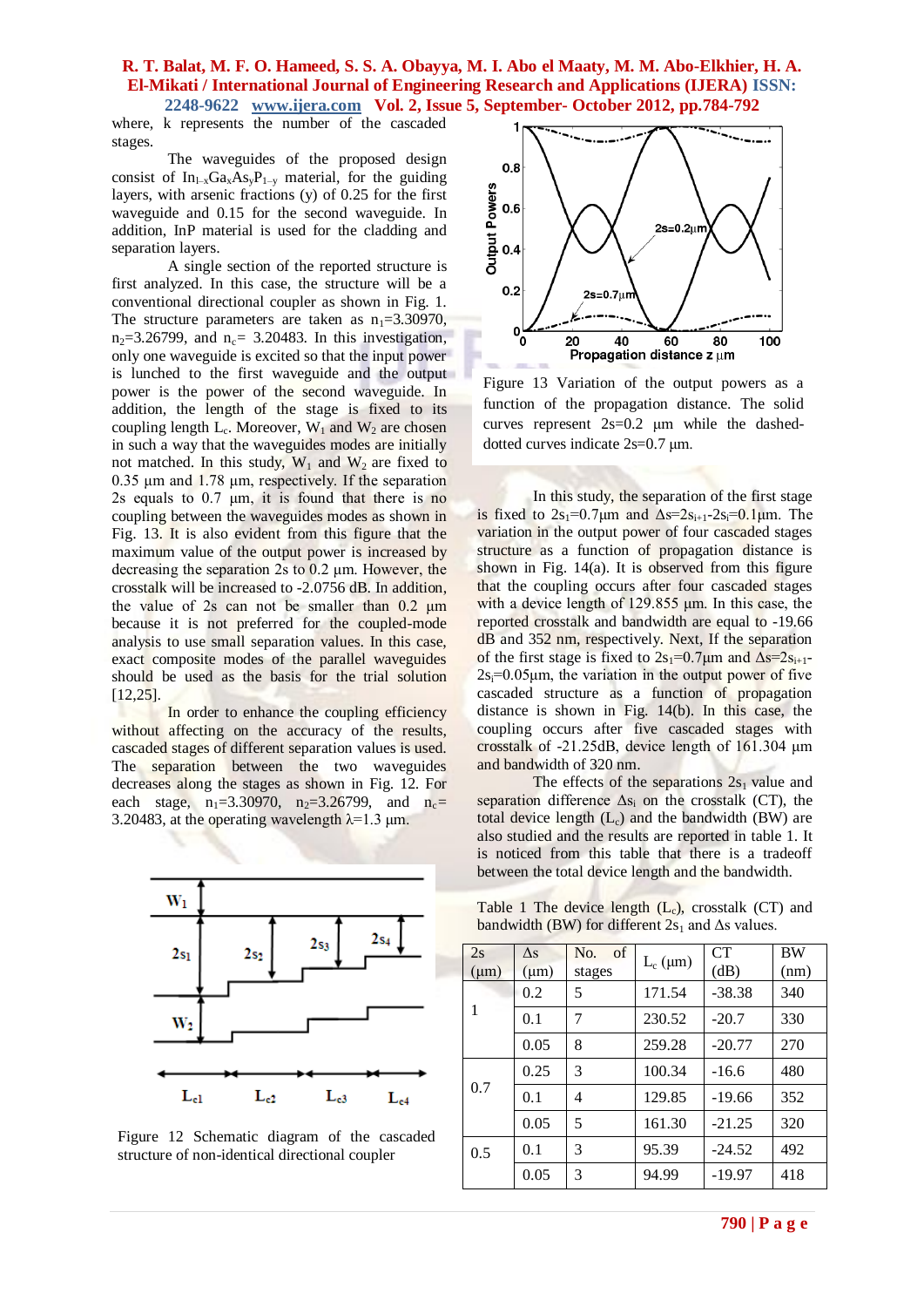

Figure 14 The output power of the cascaded structure of non-identical directional coupler (a)  $2s_1=0.7\mu m$  and  $\Delta s=2s_{i+1}-2s_i=0.1\mu m$ , (b)  $2s_1=0.7\mu m$ and  $\Delta s = 2s_{i+1} - 2s_i = 0.05 \mu m$ .

The single stage uniform coupler does not offer complete power transfer from one waveguide to the other waveguide if the waveguides modes are not originally phase matched. In addition, the coupling efficiency can be increased if the separation between the waveguides decreased. However, it will not be more than 60% as shown in Fig.13. Moreover, the proposed cascaded structure can exhibit low crosstalk up to -38.38 dB for a device length of 171.54 μm with  $\Delta s = 0.2$  μm and  $2s_1 = 1.0$  μm. On the other hand, the single section conventional uniform directional coupler with the same structure parameters does not achieve coupling between the two waveguides. Therefore,  $W_1$  is taken as 0.55  $\mu$ m to achieve coupling between the waveguides modes which offer crosstalk of -34.9 dB, device length of 1646.26 μm and bandwidth of 14.8 nm. As a result, the device length of the cascaded structure will be much shorter than that of the conventional uniform directional coupler. In addition, the cascaded structure overcomes the sensitivity of the conventional directional coupler. However the bandwidth of the cascaded structure is larger than that of the conventional uniform directional coupler. The response of the cascaded structure with  $2s_1=1.0 \mu m$ ,  $\Delta s=0.2 \mu m$  is shown in Fig.

15. In order to decrease the bandwidth, the same structure parameters can be used with  $n_1=3.30970$ ,  $n_2$ =3.26799, and  $n_c$ = 3.20483 while W<sub>1</sub> and W<sub>2</sub> are taken as 0.55 μm and 1.5 μm. In this case, if the separation of the first stage is fixed to 1.0 μm and  $\Delta s = 0.1$  μm, the coupling occurs with crosstalk of -21.16 dB and bandwidth of 180 nm. However, the device length will be equal to 1038.654 μm. It should be noted that the device length is still less than that of the conventional directional coupler.

In this study, the device temperature was kept at the room temperature 300K and the material of the reported structure has high stability at room temperature [17,19]. The variation of the refractive indexes  $n_1$  and  $n_2$  for the two guiding layers and the variation of the refractive index  $n_c$  of InP in the cladding and separation regions with the temperature [17,23] is shown in Fig. 10. It is revealed from this figure that the temperature has a negligible effect on the refractive indices  $n_1$ ,  $n_2$  and  $n_c$ . Therefore, the temperature variation around room temperature  $\pm 20$ K has a negligible effect on the output power of the suggested structure of length 171.54 μm with  $\Delta s = 0.2$ μm and  $2s<sub>1</sub>=1.0$  μm as shown in Fig. 16.



Figure 15 Variation of the output power with the wavelength for cascaded structure,  $2s_1=1 \mu m$ ,  $Δs=0.2 \mu m$ 



Figure 16 Variation of the output power with the temperature for cascaded structure,  $2s_1=1$  μm,  $Δs=0.2$  μm